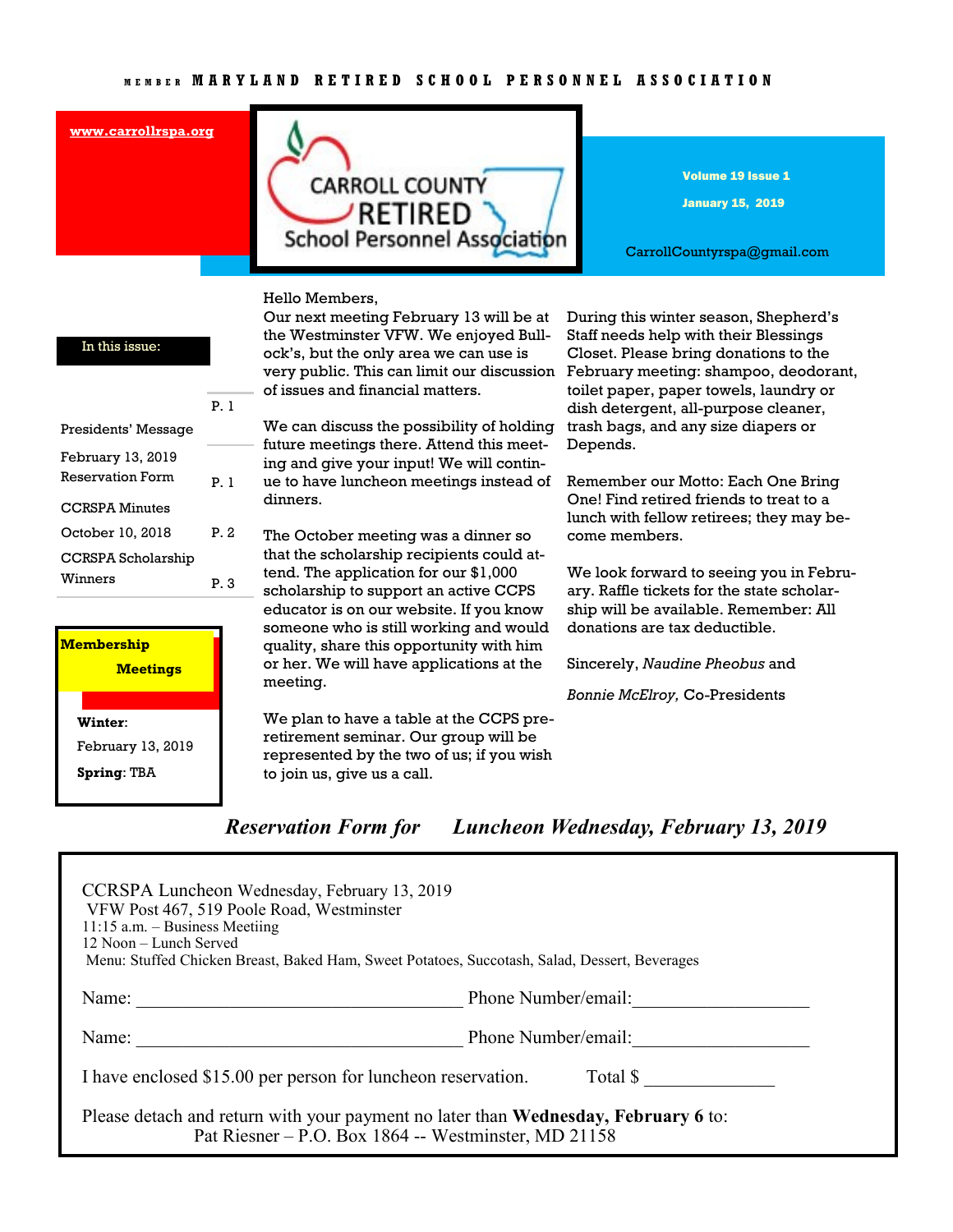

# Minutes for October 10, 2018

## **CCRSPA Meeting--October 10, 2018**

The Fall **CCRSPA** meeting was held at Bullock's Family Restaurant, in Westminster**.** Starting at 5pm, everyone had a chance to order their own meal, and enjoy good conversation with friends while eating. **Co-Presidents** *Naudine Pheobus* and *Bonnie McElroy* welcomed everyone and led the Pledge of Allegiance at 5:53pm. *Sally Smith,* new **MRSPA Area I East Director** was introduced, and thanked the group for welcoming her back, since she grew up in Carroll County. She commented on the valuable pension and retirement information, plus benefits offered through **MRSPA** membership.

The focus of this meeting was the introduction of **CCRSPA**'s first two scholarship recipients, *Kellsye O'Sullivan* and *Elizabeth Snively.* **Scholarship Committee Chairperson** 

*Zeenie Burns,* shared highlights about each recipient before they spoke to the group. *Kellsye* is a 2012 graduate of Stevenson University, and currently teaches STEM and Humanities at Mt. Airy Elementary, grades 4 and 5. She is enrolled at McDaniel College, working towards her certification as a Media Specialist. *Kellsye* encourages her students to have courage and be kind. *Elizabeth* is a 2014 graduate of Stevenson University, and currently teaches Humanities,  $5<sup>th</sup>$ grade, at Mt. Airy Elementary. She is enrolled at McDaniel College for her Master's in Curriculum and Instruction. *Elizabeth* is inspired by the book

and movie, *Wonder*, teaching her students to "choose kind". Each recipient thanked the group for their \$1,000 scholarship to assist in their education. Both of these young teachers have already been recognized several times with CCPS Outstanding Teacher nominations. Congratulations and best of luck to both of them in the future!

**Recording Secretary--***Susan Miller,*  May 9, 2018 minutes as published in the newsletter were approved.

**Treasurer**—*Pat Riesner* stated that the current balance is \$7,915.16.

**Membership and Necrology—***Jean Crowl* lit the memorial candle and led the remembrance in honor of *David Gifford, Paul Weidner, Gloria Armacost, Donna Elizabeth Blackburn, Mildred Garrett, Doris Shoemaker, Lucy Harrell, Isabel Jane Arbaugh, Herbert Grabau, Albert Steve Domzalski, Sandra Moore, Thelma Mae Ditman, Gene Vaughn, Daisy Feeser, Rose Hush, Cecil Massie, Donald Vetter, Helen Louise Gaither, Hilda Green, James Reck,* and *Frances Bosley.*

### **Corresponding Secretary / Communications**—

*Susan Chris- tenbury* reminded everyone to check the website, [www.carrollrspa.com](http://www.carrollrspa.com)

**Consumer Education—***Dixie Elmes* shared a handout with information regarding food expiration dates. Consumers are confused by "use by/ best by" dates, so everyone needs to be aware and careful.

**Scholarship Committee**—*Zeenie* 

said that priority for the 2019 scholarship will be given to new applicants. The application has changed the wording under the award amount "one or more awards of \$1,000/ year".

**Old Business**—*Bonnie* shared that **CCRSPA**'s oldest member is *Dorothy Lowman,* 105 years old who taught for 40 years in CCPS! The new **MRSPA President,** *Ann Marie Downey,* presented her with a state MRSPA pin.

**New Business**—There was a discussion regarding the group's 2018-2019 donations. Current donations: Access Carroll—to benefit Big Band Christmas Concert \$250, Literacy Council \$250 and Shepherd's Staff— Back-to-School \$300 and Festival of Trees \$250 will continue. *Ann Horn* made a motion to add Boys & Girls Club of Westminster \$250, Carroll County Food Sunday \$250 and Change, Inc. \$250. The group agreed to these additional organizations. In addition to monetary support, community service ideas are welcomed for **CCRSPA** to be more visible.

*Bonnie* gave a report on the VIP Luncheon with Frank Abagnale in June, presidents' meeting in July and the Leadership Conference in September. These opportunities allow for inspiration from other counties. Many local groups have a Facebook presence, but there is no interest right now for Carroll County. A representative for Legislation is still needed since this position has not been filled in several years.